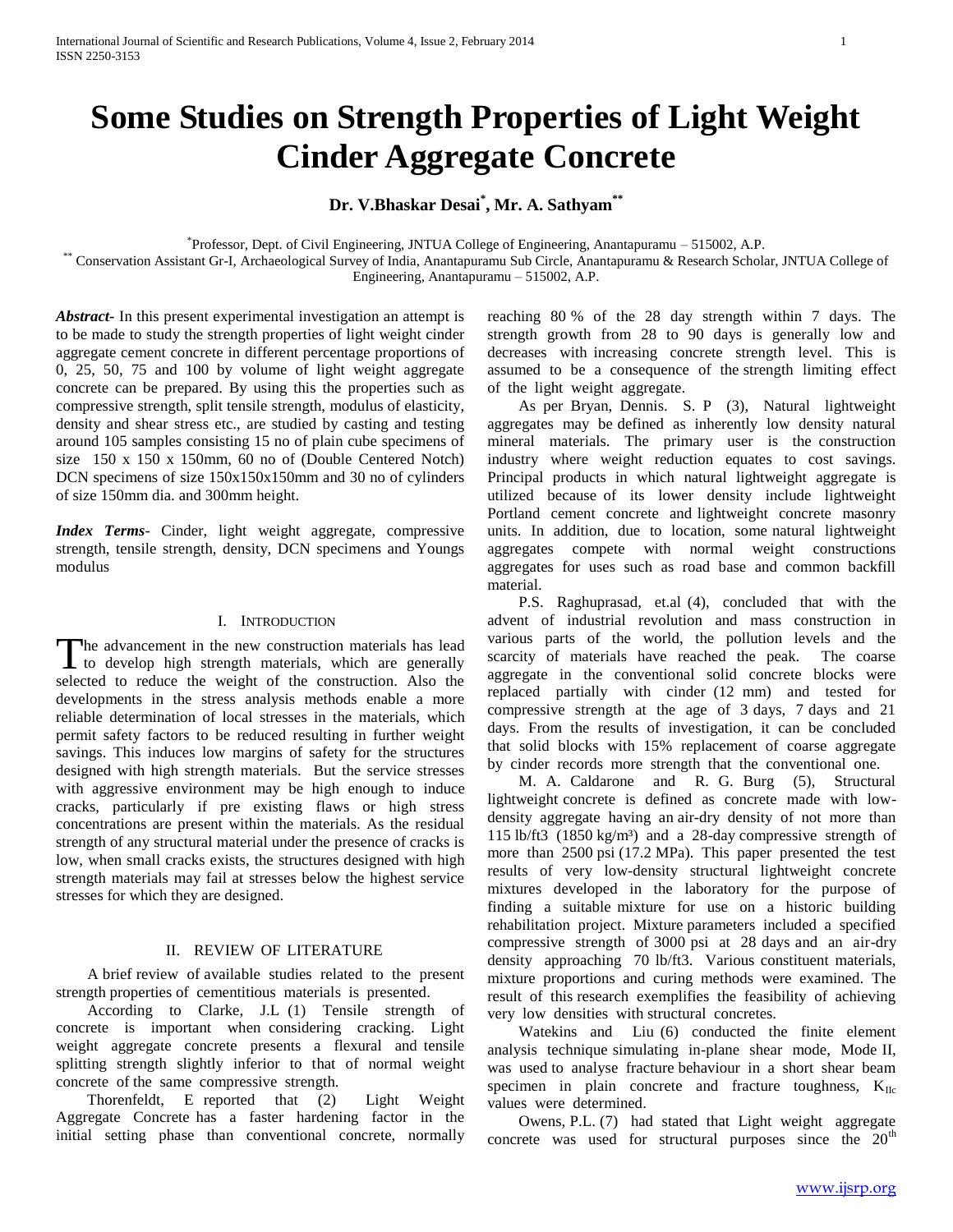century. As per this study, the Light weight aggregate concrete is a material with low unit weight and often made with spherical aggregates. The density of structural Light weight aggregate concrete typically ranges from 1400 to  $2000 \text{ kg/m}^3$  compared with that of about  $2400 \text{ kg/m}^3$  for normal weight aggregate concrete.

 N. Siva lingaRao, et.al (8), concluded that 60 percent replacement of conventional aggregate with cinder by volume along with cement replaced by 10 percent of silica fume by weight, yields the target mean strength of M20 concrete. It is worth to be noted that there is a slight increase in strength and other properties due to extended curing periods and the unit weight of the cinder concrete is varying from 1980Kg/m<sup>3</sup> to 2000Kg/m<sup>3</sup> with different percentages of cinder. It is also noted that there is a decrease in density after extended curing periods.

 Prakash Desayi, Raghu Prasad B.K, and Bhaskar Desai.V, (9,10,11,12,13 & 14) arrived at Double Central Notched specimen geometry which fails in predominant Mode-II failure. They also made finite element analysis to arrive at stress intensity factor. Using this DCN geometry lot of experimental investigation using cement paste, mortar, plain concrete was carried out. Details of this geometry are presented in fig. 3.

### III. MATERIAL PROPERTIES

 The materials used in the present investigation are Ordinary Portland cement of 53 grade having a specific gravity of 3.07 with initial and final setting times of 33 minutes and 489 minutes respectively. Locally available river sand passing through IS 4.75mm sieve with specific gravity 2.6 and fineness modulus 4.10 is used. Natural granite aggregate passing through IS 20mm sieve with specific gravity 2.68 and compacted density 1620  $Kg/m<sup>3</sup>$  is used. Cinder passing through IS 20mm sieve with specific gravity 2.05 and compacted density 1050  $\text{Kg/m}^3$  is used as aggregate. A view of constituent materials is shown in plate. 1

#### **3.1 PROPERTIES OF CINDER:**

 The surface of the cinder is usually rough and highly porous due to mineral structure. No physical testing is usually performed to quantify the angularity of the material, however it is visually classified as having 100% crushed face. The water absorption for cinder is around 1.5%. This significant difference is thought to be the main reason of reduction in strength and durability of concrete made with cinder. Low specific gravity of cinder in comparison with natural aggregate resulted in the concrete made with cinder to be lighter than normal concrete.

#### IV. EXPERMENTAL INVESTIGATION

 An experimental study has been conducted on concrete with partial replacement of conventional coarse aggregate by another light weight aggregate i.e. Cinder with few different volumetric fractional additions ranging from 0% to 100%. Concrete of  $M_{20}$  design mix is used in the present investigation. In addition to presenting conventional strength properties such as cube compressive strength, split tensile strength, modulus of elasticity by casting and testing standard cubes and cylinders. Mode-II fracture studies are also conducted and results are presented; making use of cinder aggregate in different proportion.

#### **4.1 CASTING OF SPECIMENS:**

The  $M_{20}$  concrete mix is designed using ISI method which gives a mix proportion of 1:1.55:3.04 with water cement ratio of 0.50. Five different mixes which are designated as follows:

| Name<br>of the | Replacement of Coarse<br>Aggregate by Volume<br>percentage | No<br>of<br>specimens |     |
|----------------|------------------------------------------------------------|-----------------------|-----|
| Mix            | Natural                                                    | cast                  |     |
|                | Aggregate<br>Aggregate                                     |                       |     |
| $C-0$          | 100                                                        |                       | 21  |
| $C-25$         | 75                                                         | 25                    | 21  |
| $C-50$         | 50                                                         | 50                    | 21  |
| $C-75$         | 25                                                         | 75                    | 21  |
| $C-$<br>100    | 0                                                          | 100                   | 21  |
|                |                                                            | Total                 | 105 |

**TABLE: 1.**

 To proceed with the experimental program initially steel moulds of size 150x150x150 mm were cleaned brushed with machine oil on all inner faces to facilitate easy removal of specimens afterwards. First fine aggregate and cement were added and mixed thoroughly and then conventional coarse aggregates with partially replaced Cinder was mixed with them. All of these were mixed thoroughly by hand mixing. Each time 3 no of cubes, 12 no of DCN specimens and 6 no of cylinders were cast. The notch depths provided were 45,60,75 and 90mm running throughout the width of the specimen. Thus the values of a/w ratio were 0.3, 0.4, 0.5, and 0.6 where 'a' is the notch depth and 'w' is the specimen depth 150mm. The distance between the notches is kept constant at 50mm and width of the notch was 2mm. The two supports in the form of square steel bars were formed throughout the width of the specimen slightly away from the notches. The load was applied within the notches.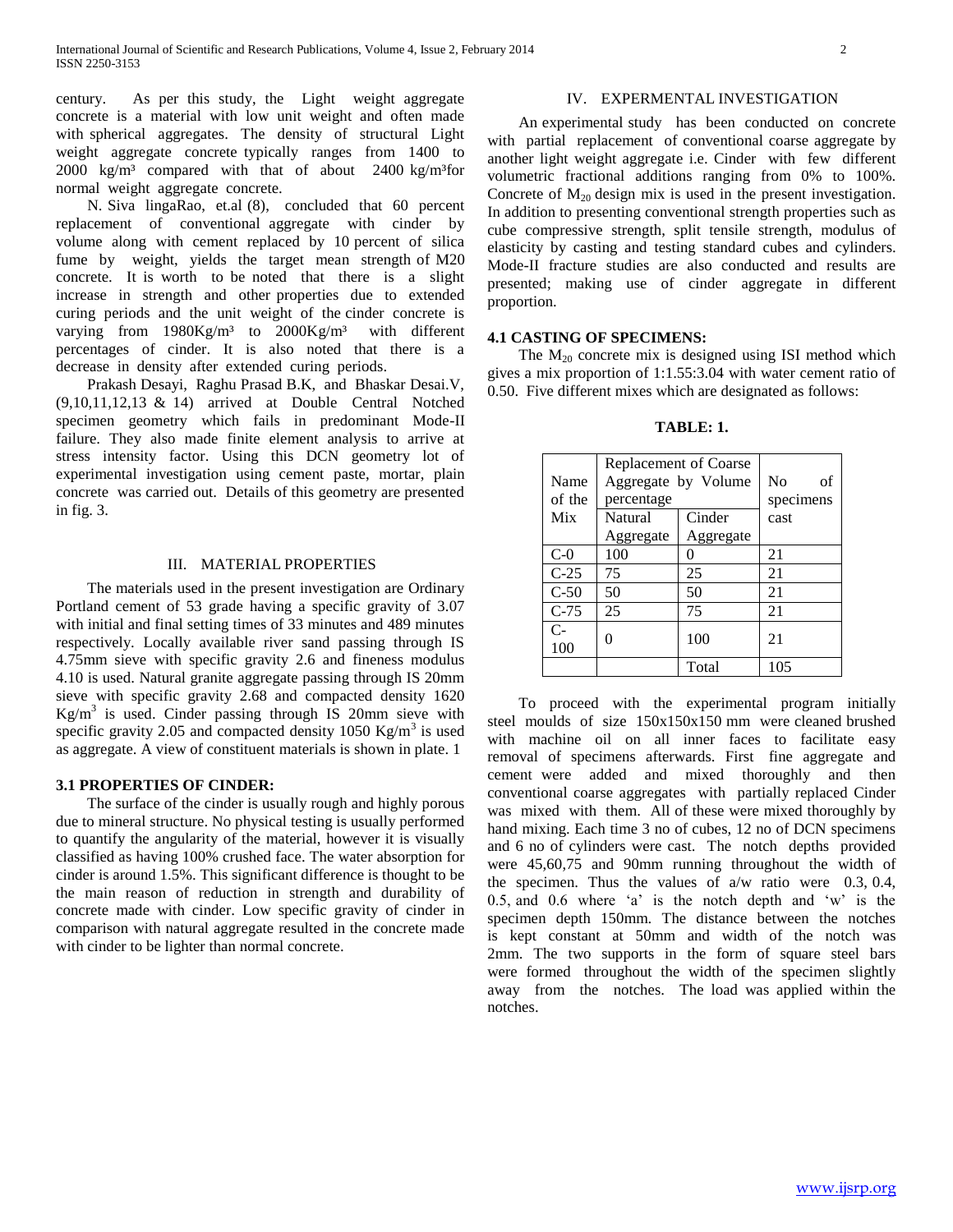

(a) Loading and support arrangement

(b) Bottom view while testing (c) Top view while testing

in elevation while testing

## **FIG.1. DETAILS OF DCN TEST SPECIMEN GEOMETRY**

 For all test specimens, moulds were kept on the plat form and the concrete was poured into the moulds in three layers each layer being compacted thoroughly with tamping rod to avoid honey combing. Finally all specimens were vibrated on the table vibrator after filling up the moulds up to the brim. The vibration was effected for 7 seconds and it was maintained constant for all specimens and all other castings. However the specimens were demoulded after 24 hours of casting and were kept immersed in a clean water tank for curing. After 28 days of curing the specimens were taken out of water and and were allowed to dry under shade for few hours.

#### V. TESTING OF SPECIMENS

 The cube and cylindrical specimen is kept vertically between the compressive plates of the testing machine. The load is applied uniformly until the specimens fails, and ultimate loads are recorded. The test results of cube and cylinder compressive strengths are furnished in table 2 and 3 respectively. This test setup is presented in plate 2 & 4 respectively. An attempt to find out the modulus of elasticity has been done by the 3000KN automatic compression testing machine with 0.5KN/sec rate of loading. The results of modulus of elasticity are furnished in table no 6. The cylindrical specimen was kept horizontally for finding the split tensile strength. The test setup is shown in plate 6. The compression test on the DCN cubes was conducted on 3000KN digital compression testing machine. The rate of loading applied is 0.5 KN/sec. For testing DCN specimens of size 150x150x150mm, notches were introduced at one third portion centrally as shown in fig. 1 during casting. The loading arrangement along with frame setup used for DCN specimen is shown in plate 8. Uniformly distributed load

was applied over the central one third part between the notches and square cross section steel supports were provided at bottom along the outer edges of the notches, so that the central portion could get punched/sheared through along the notches on the application of loading.

#### **5.1 DISCUSSION OF CRACK PATTERN AND TEST RESULTS:**

 In case of cubes under compression test initial cracks are developed at top and propagated to bottom with increase in load and then the cracks are widened at failure along the edge of the cube and more predominantly along the top side of casting and failure of the specimen as shown in plate 3. In case of cylinders under compression cracks are developed at top and bottom and with increase in load the cracks are widened at central height and the test set of specimen as shown in plate 5. In case of cylinders subjected to split tensile strength the cylinder is splitted into two pieces and the failure of the specimen as shown in plate 7. The failure of the DCN specimen are presented in plate 9 and crack patterns obtained for DCN specimen geometry for the four notch depths and cement concrete mixes are presented in Plates 10 to 14. During testing, for most of the specimens initial hair line cracks started at the top of one or both the notches, and as the load was increased further, the cracks widened and propagated at an inclination and sometimes to the middle of the top loaded zone. Simultaneously the cracks formed at the bottom of one or both the notches and propagated downwards at visible inclination. In some cases cracks branched into either side at the two edges of the supporting square bar at the bottom or at the edge of the loaded length at top or at both places.

**5.1.1 INFLUENCE OF CINDER ON CUBE COMPRESSIVE STRENGTH:**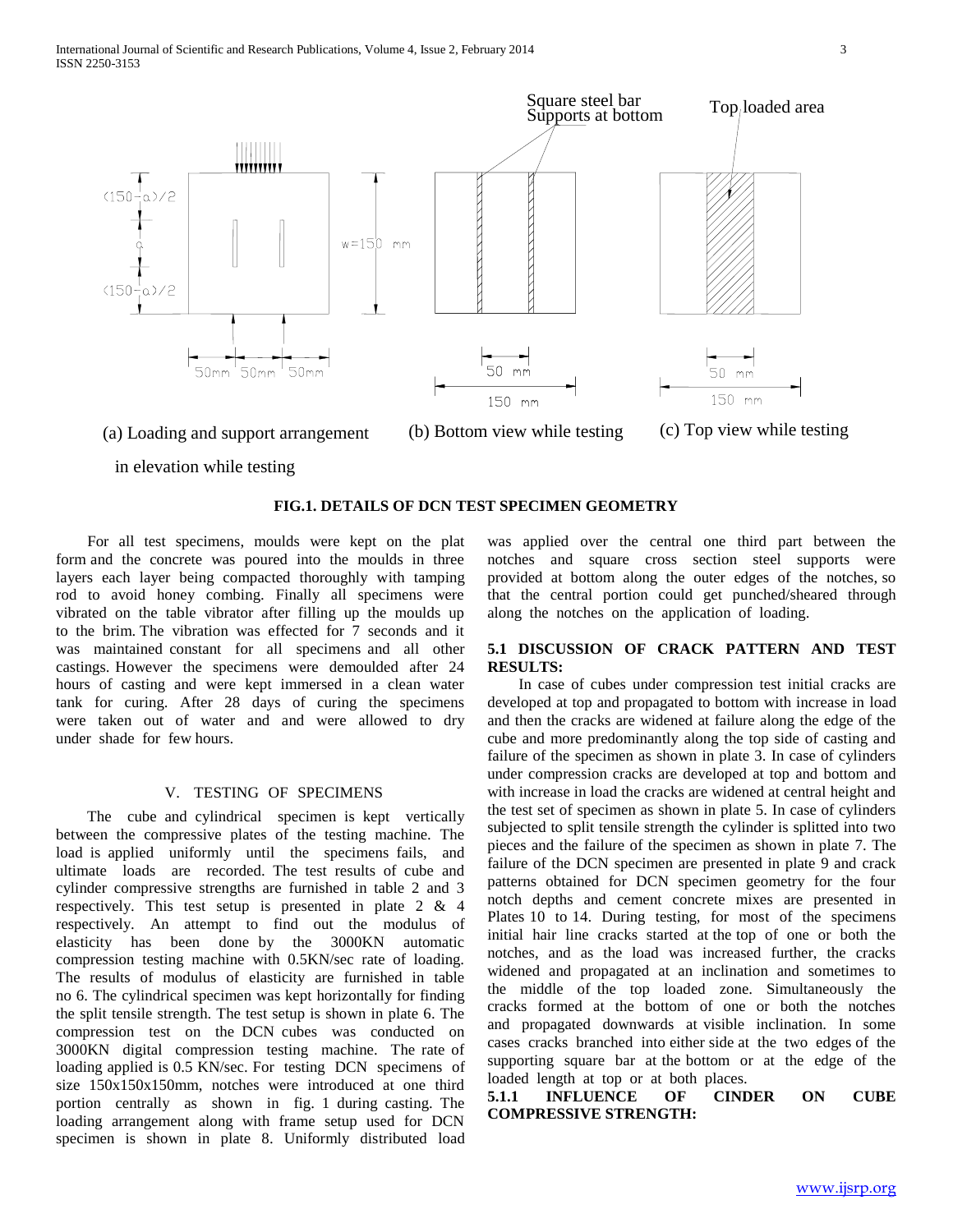The variation of compressive strengths and percentage of increase or decrease verses percentage of Cinder addition are shown in fig.2 and it is observed that with the addition of Cinder the cube compressive strength decreases continuously up to 100% replacement of Granite by Cinder, but more than the target mean strength of  $M_{20}$  concrete i.e., 26.6 N/mm² has been achieved even when the natural granite aggregate is replaced with 75% of cinder aggregate as tabulated in table 2. In addition for C-100 mix, the design strength of  $M_{20}$  concrete is achieved.<br>5.1.2 INFLUENCE OF CINDER OF

## **5.1.2 INFLUENCE OF CINDER ON CYLINDER COMPRESSIVE STRENGTH:**

 The variation of compressive strengths and percentage of increase or decrease verses percentage of Cinder addition are as shown in fig 3 and it is observed that with the addition of Cinder the cylinder compressive strength decreases continuously up to 100% replacement of Granite by Cinder as tabulated in table 3. The ratios of cube and cylinder compressive strengths are tabulated in table 4.

#### **5.1.3 INFLUENCE OF CINDER ON SPLIT TENSILE STRENGTH ON CYLINDER SPECIMENS:**

 With increase in percentage of replacement of granite by Cinder aggregate, the split tensile strength is found to decrease continuously up to 100% as shown in fig 4, and the values are tabulated in table no .5

## **5.1.4 INFLUENCE OF CINDER ON YOUNG'S MODULUS (E):**

 With increase in percentage of replacement of granite by Cinder aggregate, the E value is found to decrease continuously up to 100% as shown in fig  $5 \& 6$ . These values are tabulated in table no 6. The youngs modulus is calculated by two approaches. i.e. by I.S.Code method<sup>15</sup> and using an empherical formula for light weight concrete<sup>16</sup>. The values calculated using both these approaches are observed to match more or less satisfactorily.

#### **5.1.5 INFLUENCE OF CINDER ON DENSITY:**

 The variation of density and percentage of increase or decrease in density verses percentage of Cinder are shown in fig 7. From the fig, it is observed that with the addition of Cinder the density of the specimens decreases continuously up to 100% replacement of Granite by Cinder, and the values are tabulate in table no 7.

## **5.1.6 INFLUENCE OF CINDER ON IN-PLANE SHEAR STRENGTH:**

 All the DCN specimens with different a/w ratios i.e., 0.3, 0.4, 0.5, and 0.6 and with different percentages of cinder i.e., 0%, 25%, 50%, 75%, 100%, were tested with load in Mode-II (in-plane shear).

- a) The variations of ultimate loads and the % of increase or decrease in ultimate loads versus percentage of cinder are presented in the fig 8 and percentage of decrease in ultimate load are presented in fig 9. These are presented for different a/w ratios (i.e., 0.3, 0.4, 0.5, 0.6). From these diagrams it is observed that with the increase in percentage of cinder and a/w ratio ultimate load decreases and also percentage decrease in ultimate load is increasing.
- **b)** Super-imposed variations of ultimate shear stress, percentage increase or decrease in ultimate stress in inplane shear Versus percentage of cinder for different a/w ratios (i.e., 0.3,0.4,0.5,0.6) is presented in fig 10. It is observed that the in plane shear stress at ultimate load is decreased with increasing percentage of cinder.

| S.No | Of<br>Name | Aggregate $(\%)$  | Percentage Volume Replacement Of Coarse | Compressive            | Percentage Of Increase Or Decrease In |  |
|------|------------|-------------------|-----------------------------------------|------------------------|---------------------------------------|--|
|      | The Mix    | Natural Aggregate | Cinder Aggregate                        | Strength<br>$(N/mm^2)$ | Compressive Strength                  |  |
| 1.   | $C-0$      | 100               |                                         | 41.08                  | 0.00                                  |  |
| 2.   | $C-25$     | 75                | 25                                      | 34.03                  | $-17.16$                              |  |
| 3.   | $C-50$     | 50                | 50                                      | 30.49                  | $-25.78$                              |  |
| 4.   | $C-75$     | 25                | 75                                      | 27.49                  | $-33.08$                              |  |
|      | $C-100$    |                   | 100                                     | 24.53                  | $-40.29$                              |  |

## **TABLE 2: CUBE COMPRESSIVE STRENGTH RESULTS**

|  |  | <b>TABLE 3: CYLINDER COMPRESSIVE STRENGTH RESULTS</b> |
|--|--|-------------------------------------------------------|
|--|--|-------------------------------------------------------|

| S.No | of<br>Name<br>the mix | Percentage Volume Replacement Of<br>Coarse Aggregate (%) |                     | Cylinder<br>compressive<br>strength<br>(N/mm <sup>2</sup> ) | Percentage Of Increase Or<br>Decrease In Compressive |
|------|-----------------------|----------------------------------------------------------|---------------------|-------------------------------------------------------------|------------------------------------------------------|
|      |                       | Natural Aggregate                                        | Cinder<br>Aggregate |                                                             | Strength                                             |
| 1.   | $C-0$                 |                                                          |                     | 28.01                                                       | 0.00                                                 |
| 2.   | $C-25$                |                                                          | 25                  | 22.52                                                       | $-19.60$                                             |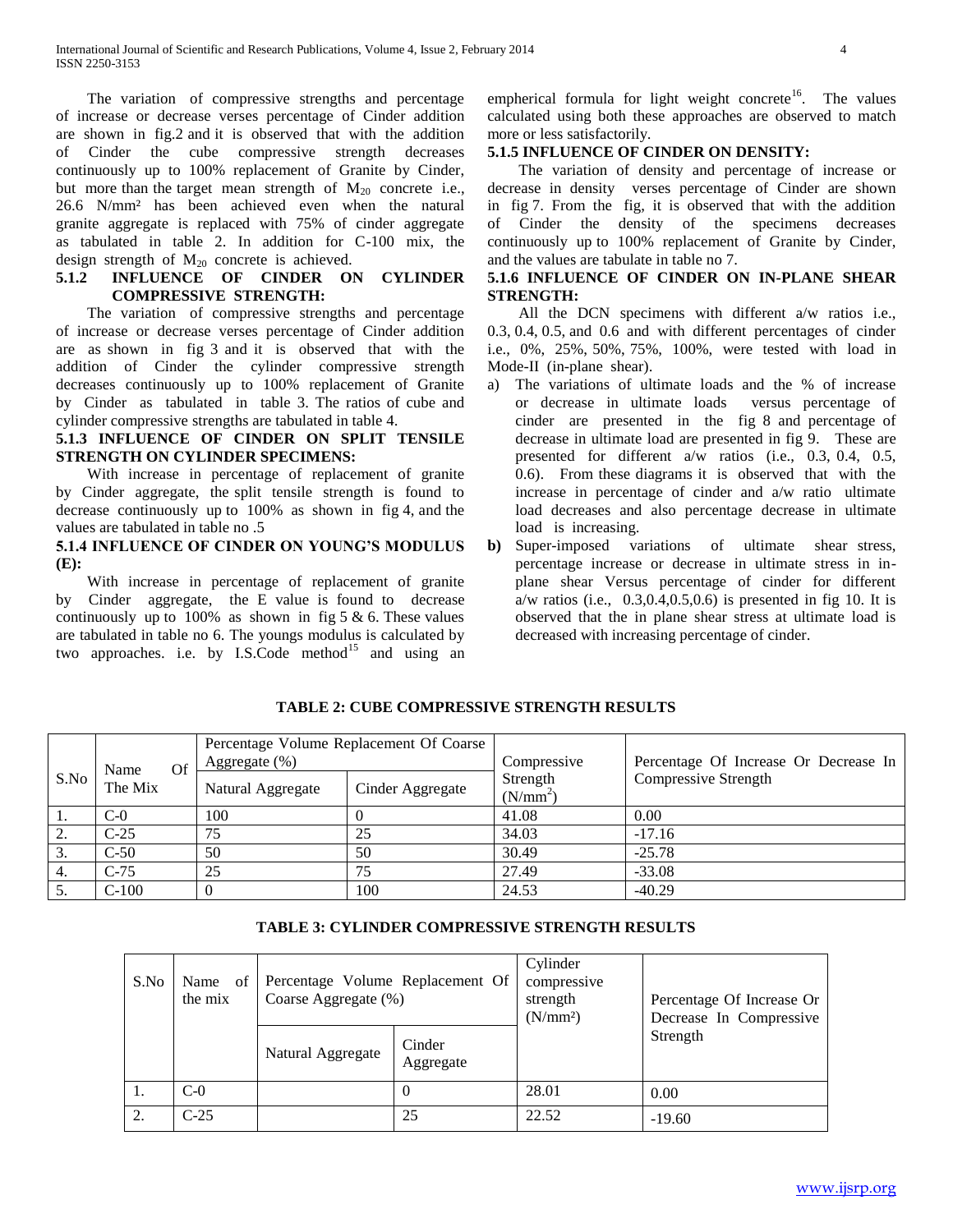| $\sim$<br>. ب | $C-50$                | 50        | 20.60 | $-26.45$ |
|---------------|-----------------------|-----------|-------|----------|
| 4.            | $C-75$                | 75<br>ر ر | 15.51 | $-44.63$ |
| . ب           | $C-100$<br>$\sqrt{ }$ | 100       | 15.00 | $-46.45$ |

## **TABLE 4:RATIO OF CYLINDER COMPRESSIVE STRENGTH TO CUBE COMPRESSIVE STRENGTH**

| S.No | Name of the<br>mix | of<br>$\%$<br>Cinder | Cylinder<br>compressive<br>strength $(N/mm2)$ | Cube<br>compressive<br>strength<br>(N/mm <sup>2</sup> ) | Ratio of cylinder to cube<br>compressive strength |
|------|--------------------|----------------------|-----------------------------------------------|---------------------------------------------------------|---------------------------------------------------|
|      | $C-0$              | $\theta$             | 28.01                                         | 41.08                                                   | 0.68                                              |
| 2.   | $C-25$             | 25                   | 22.52                                         | 34.03                                                   | 0.66                                              |
| 3.   | $C-50$             | 50                   | 20.60                                         | 30.49                                                   | 0.68                                              |
| 4.   | $C-75$             | 75                   | 15.51                                         | 27.49                                                   | 0.56                                              |
| 5.   | $C-100$            | 100                  | 15.00                                         | 24.53                                                   | 0.61                                              |

## **TABLE 5: SPLIT TENSILE STRENGTH RESULTS**

|      |                    | Percentage volume replacement of<br>coarse aggregate (%) | Split     | tensile                          | Percentage of Increase or |                                       |
|------|--------------------|----------------------------------------------------------|-----------|----------------------------------|---------------------------|---------------------------------------|
| S.No | Name of the<br>mix | Natural                                                  | Cinder    | strength<br>(N/mm <sup>2</sup> ) |                           | Decrease in split tensile<br>strength |
|      |                    | aggregate                                                | aggregate |                                  |                           |                                       |
|      | $C-0$              | 100                                                      |           | 3.58                             |                           | 0.00                                  |
|      | $C-25$             | 75                                                       | 25        | 3.11                             |                           | $-13.13$                              |
|      | $C-50$             | 50                                                       | 50        | 2.93                             |                           | $-18.16$                              |
| 4.   | $C-75$             | 25                                                       | 75        | 2.63                             |                           | $-26.54$                              |
|      | $C-100$            |                                                          | 100       | 2.38                             |                           | $-33.52$                              |

## **TABLE 6: YOUNG'S MODULUS**

|                      |                       | volume<br>Percentage<br>coarse aggregate (%) | of<br>replacement   | Young's                                                     | Young's modulus<br>$E=k_{1x}k_{2x}1.486x10^{-3}x\sigma_{b}^{1/3}x\gamma^{2}$<br>(N/mm <sup>2</sup> )<br>$K_1=0.95$ , $K_2=1.026$ |  |
|----------------------|-----------------------|----------------------------------------------|---------------------|-------------------------------------------------------------|----------------------------------------------------------------------------------------------------------------------------------|--|
| S.<br>N <sub>0</sub> | of<br>Name<br>the mix | Natural aggregate                            | Cinder<br>aggregate | modulus<br>$E = 5000 \sqrt{f_{ck}}$<br>(N/mm <sup>2</sup> ) |                                                                                                                                  |  |
| 1.                   | $C-0$                 | 100                                          | $\theta$            | $3.20*10^{4}$                                               | $3.28*10^{4}$                                                                                                                    |  |
| 2.                   | $C-25$                | 75                                           | 25                  | $2.92*10^{4}$                                               | $2.93*10^{4}$                                                                                                                    |  |
| 3.                   | $C-50$                | 50                                           | 50                  | $2.76*10^{4}$                                               | $2.61*10^{4}$                                                                                                                    |  |
| 4.                   | $C-75$                | 25                                           | 75                  | $2.62*10^{4}$                                               | $2.45*10^{4}$                                                                                                                    |  |
| 5.                   | $C-100$               | $\Omega$                                     | 100                 | $2.48*10^{4}$                                               | $2.15*10^{4}$                                                                                                                    |  |

## **TABLE 7: DENSITY RESULTS**

|      |                 | Percentage volume replacement of |        |                             | Percentage | Of |
|------|-----------------|----------------------------------|--------|-----------------------------|------------|----|
| S.No | Name of the mix | coarse aggregate (%)             |        | Densitv                     | Increase   | Or |
|      |                 | Natural aggregate                | Cinder | $\left({\rm kg/m}^3\right)$ | Decrease   | In |
|      |                 |                                  |        |                             | Density    |    |
|      | $C-0$           | 100                              |        | 2563                        | 0.0        |    |
| ۷.   | $C-25$          | 75                               | 25     | 2501                        | $-2.42$    |    |
|      | $C-50$          | 50                               | 50     | 2402                        | $-6.28$    |    |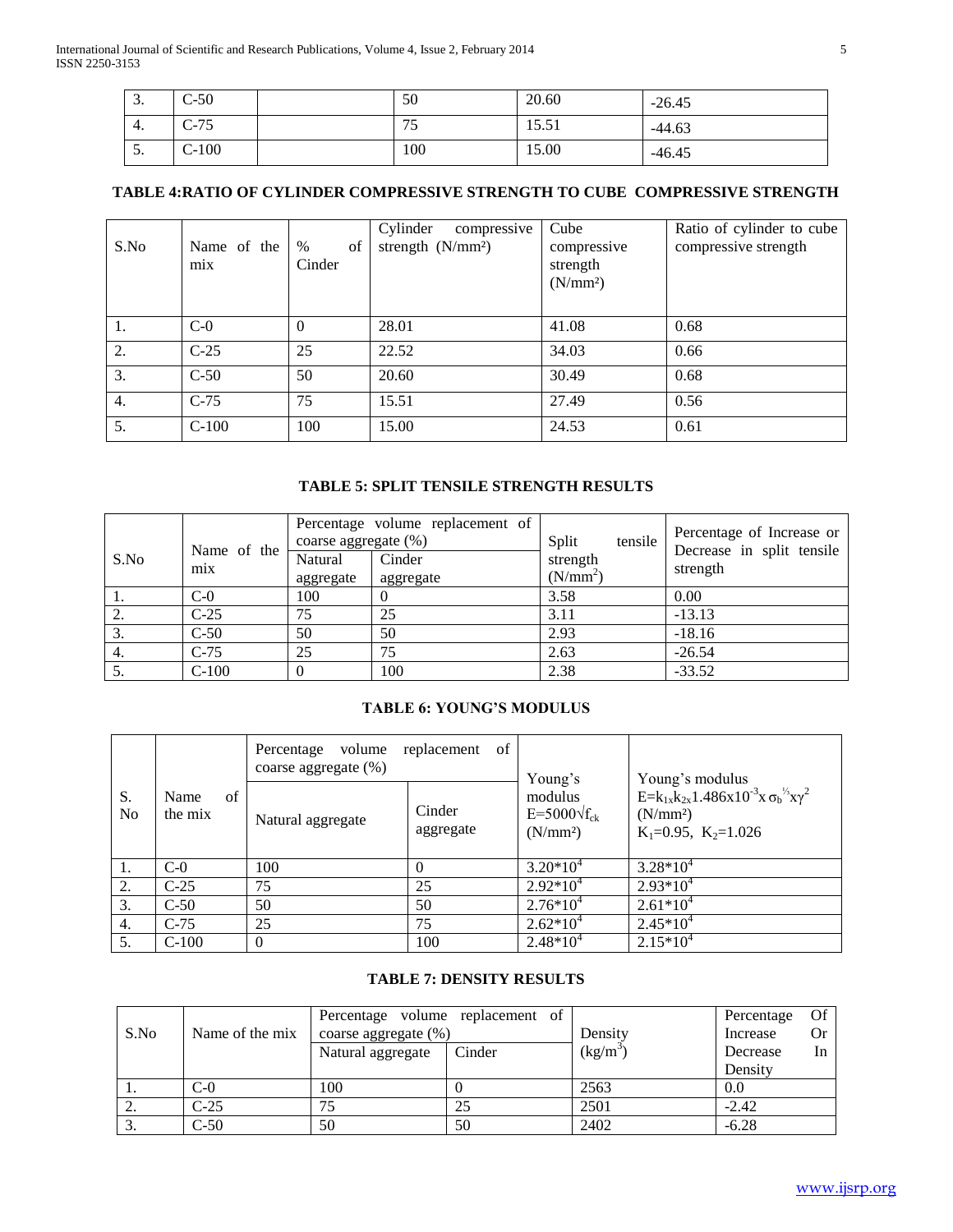|          | $\overline{\phantom{a}}$<br>$\sim$ | $\sim$ $\sim$<br>رے | $\sim$ $\sim$ | $\sim$<br>2300      | -<br>$\epsilon$<br>nч<br>$\sim$ 1<br>$\cdot$ . |
|----------|------------------------------------|---------------------|---------------|---------------------|------------------------------------------------|
| <u>.</u> | 100<br>- -                         |                     | 100           | 220<br><i>LL</i> UL | .                                              |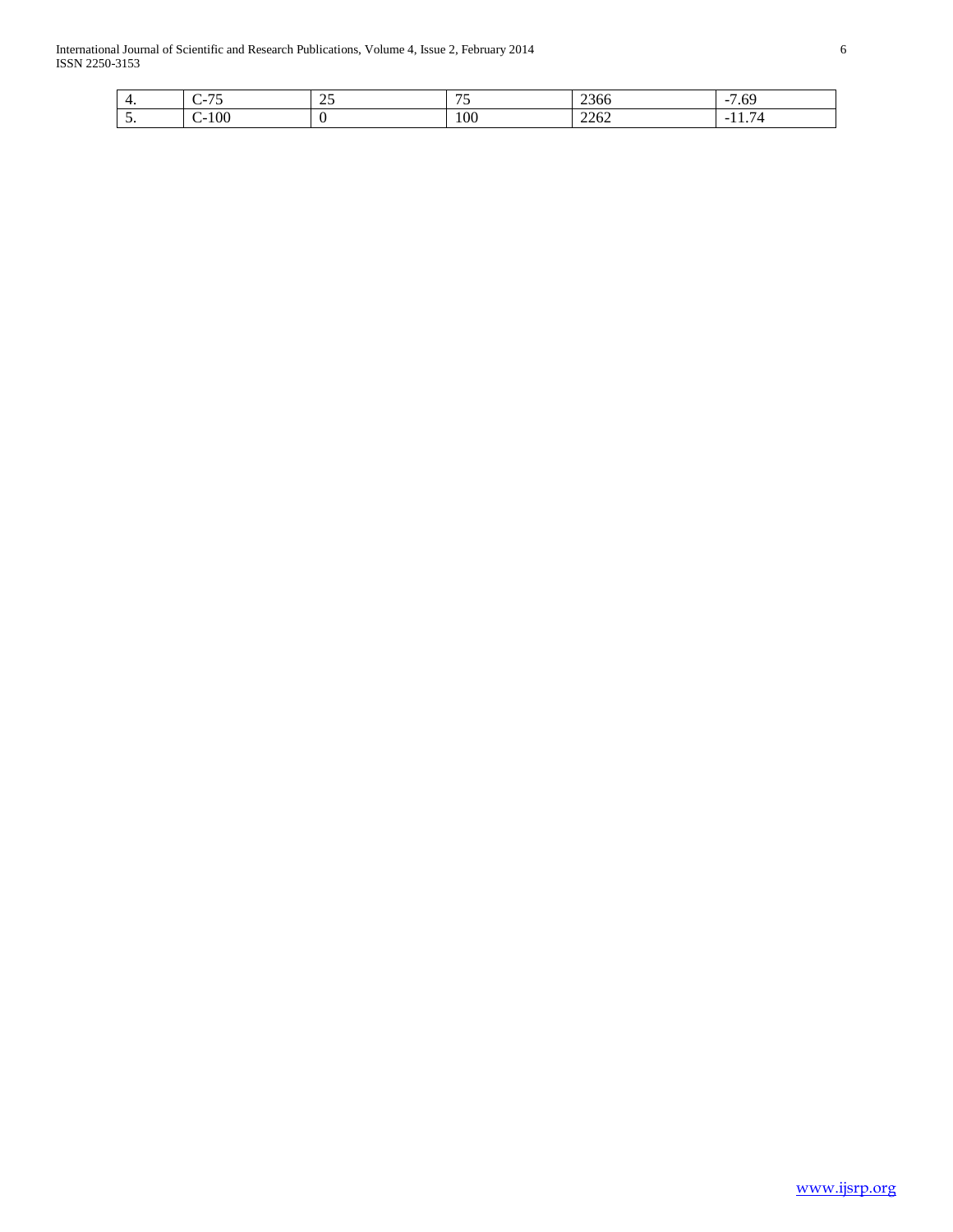## **TABLE 8: ULTIMATE LOAD IN MODE-II FOR DCN SPECIMENS WITH a/w RATIOS = 0.30, 0.40, 0.50, 0.60.**

|      |         | % volume replacement of |        | $a/w=0.30$ |               | $a/w=0.40$ |               | $a/w=0.50$ |               | $a/w=0.60$ |               |
|------|---------|-------------------------|--------|------------|---------------|------------|---------------|------------|---------------|------------|---------------|
| S.No | Name    | coarse aggregate        |        | Ultimate   | % increase or | Ultimate   | % increase or | Ultimate   | % increase or | Ultimate   | % increase or |
|      | of mix  |                         |        | load (KN)  | decrease in   | load (KN)  | decrease in   | load (KN)  | decrease in   | load (KN)  | decrease in   |
|      |         |                         |        |            | ultimate load |            | ultimate load |            | ultimate load |            | ultimate load |
|      |         | Natural                 | Cinder |            |               |            |               |            |               |            |               |
|      | $C-0$   | 100                     |        | 144.00     | 0.00          | 105.00     | 0.0           | 83.00      | 0.0           | 62.00      | 0.0           |
|      | $C-25$  | 75                      | 25     | 125.67     | $-12.73$      | 104.00     | $-0.95$       | 81.33      | $-2.01$       | 56.67      | $-8.60$       |
|      | $C-50$  | 50                      | 50     | 104.33     | $-27.55$      | 87.00      | $-17.14$      | 72.33      | $-12.86$      | 50.33      | $-18.82$      |
|      | $C-75$  | 25                      | 75     | 96.67      | $-32.87$      | 67.00      | $-36.19$      | 50.33      | $-39.36$      | 38.33      | $-38.18$      |
|      | $C-100$ |                         | 100    | 69.00      | $-52.08$      | 58.00      | $-44.76$      | 48.00      | $-42.17$      | 29.00      | $-53.23$      |

## **TABLE 9: IN-PLANE SHEAR STRESS AT ULTIMATE LOAD FOR DCN SPECIMENS WITH a/w RATIOS = 0.30, 0.40, 0.50, 0.60.**

|      |         | % volume replacement of |        | $a/w=0.30$ |                 | $a/w=0.40$ |                   | $a/w=0.50$ |                 | $a/w=0.60$ |                 |
|------|---------|-------------------------|--------|------------|-----------------|------------|-------------------|------------|-----------------|------------|-----------------|
| S.No | Name    | coarse aggregate        |        | Ultimate   | In-plane        | Ultimate   | In-plane          | Ultimate   | In-plane        | Ultimate   | In-plane        |
|      | of mix  |                         |        | load (KN)  | shear stress in | load (KN)  | shear stress in   | load (KN)  | shear stress in | load(KN)   | shear stress in |
|      |         |                         |        |            | $N/mm^2$        |            | N/mm <sup>2</sup> |            | $N/mm^2$        |            | $N/mm^2$        |
|      |         | Natural                 | Cinder |            |                 |            |                   |            |                 |            |                 |
|      | $C-0$   | 100                     |        | 144.00     | 4.57            | 105.00     | 3.89              | 83.00      | 3.69            | 62.00      | 3.45            |
|      | $C-25$  | 75                      | 25     | 125.67     | 3.99            | 104.00     | 3.85              | 81.33      | 3.61            | 56.67      | 3.15            |
|      | $C-50$  | 50                      | 50     | 104.33     | 3.31            | 87.00      | 3.22              | 72.33      | 3.21            | 50.33      | 2.80            |
|      | $C-75$  | 25                      | 75     | 96.67      | 3.07            | 67.00      | 2.48              | 50.33      | 2.24            | 38.33      | 2.13            |
|      | $C-100$ |                         | 100    | 69.00      | 2.19            | 58.00      | 2.15              | 48.00      | 2.13            | 29.00      | 1.61            |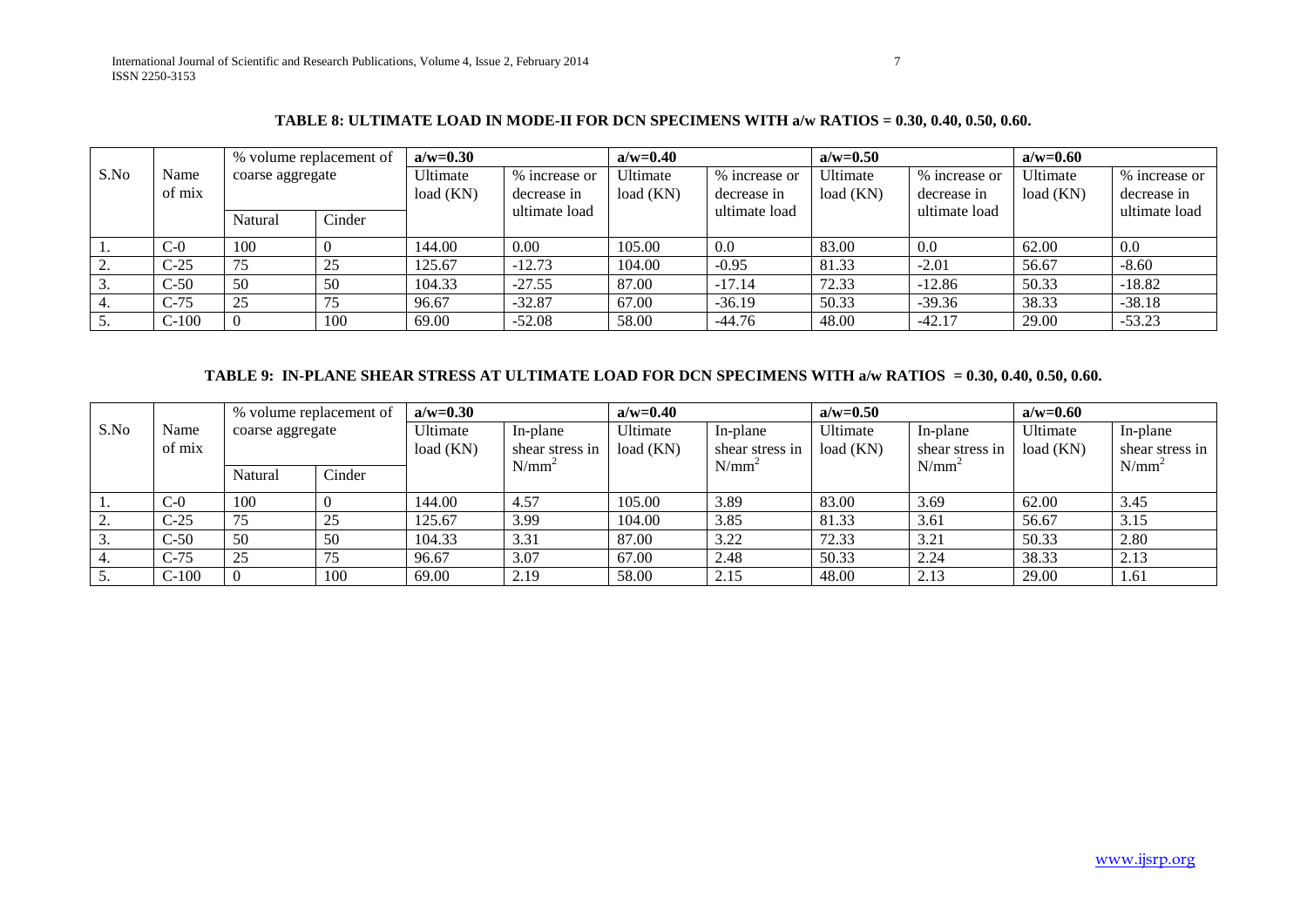International Journal of Scientific and Research Publications, Volume 4, Issue 2, February 2014 8 ISSN 2250-3153

#### **PLATES**



**PLATE 1: INGREDIENTS OF CONCRETE**



**PLATE 2: TEST SETUP FOR CUBE COMPRESSIVE STRENGTH TEST BEFORE TESTING**



**PLATE 3: VIEW SHOWS THE CUBE COMPRESSIVE STRENGTH TEST AFTER TESTING**



**PLATE 4: TEST SET UP FOR CYLINDER COMPRESSIVE STRENGTH BEFORE TESTING**



**PLATE 5. VIEW SHOWS THE CYLINDER AFTER TESTING**



**PLATE 6: TEST SET UP FOR CYLINDER SPLIT TENSILE STRENGTH BEFORE TESTING**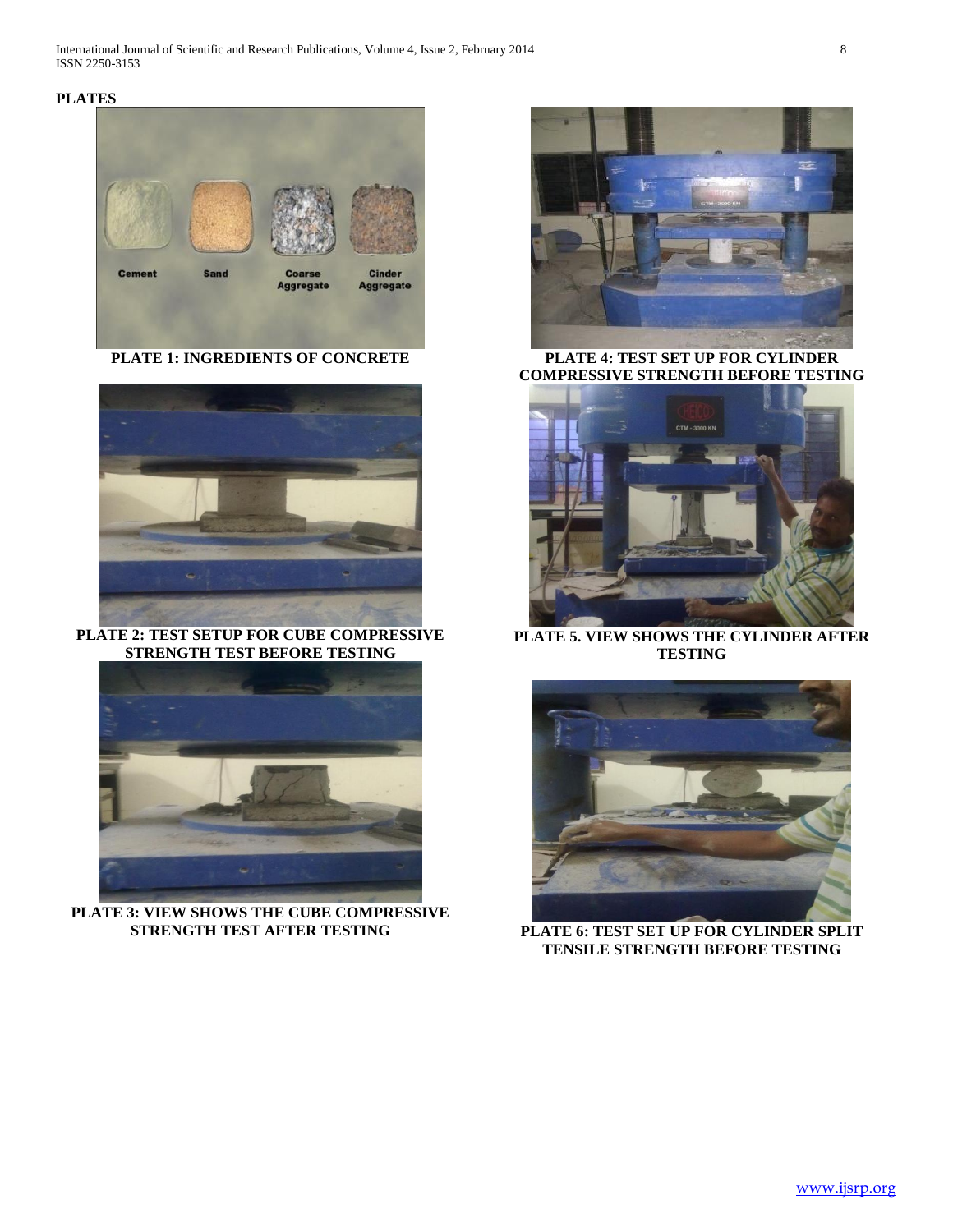

**PLATE 7. VIEW SHOWS THE SPLIT TENSILE STRENGTH AFTER TESTING**



**PLATE 8. TEST SET UP FOR MODE-II FRACTURE**



**PLATE 9. VIEW SHOWS THE MODE-II FAILURE OF NOTCHED CUBE**



**PLATE 10. VIEW SHOWS THE CRACK PATTERNS AFTER TESTING OF C-0 SPECIMENS**



**PLATE 11. VIEW SHOWS THE CRACK PATTERNS AFTER TESTING OF C-25 SPECIMENS**



**PLATE 12. VIEW SHOWS THE CRACK PATTERNS AFTER TESTING OF C-50 SPECIMENS**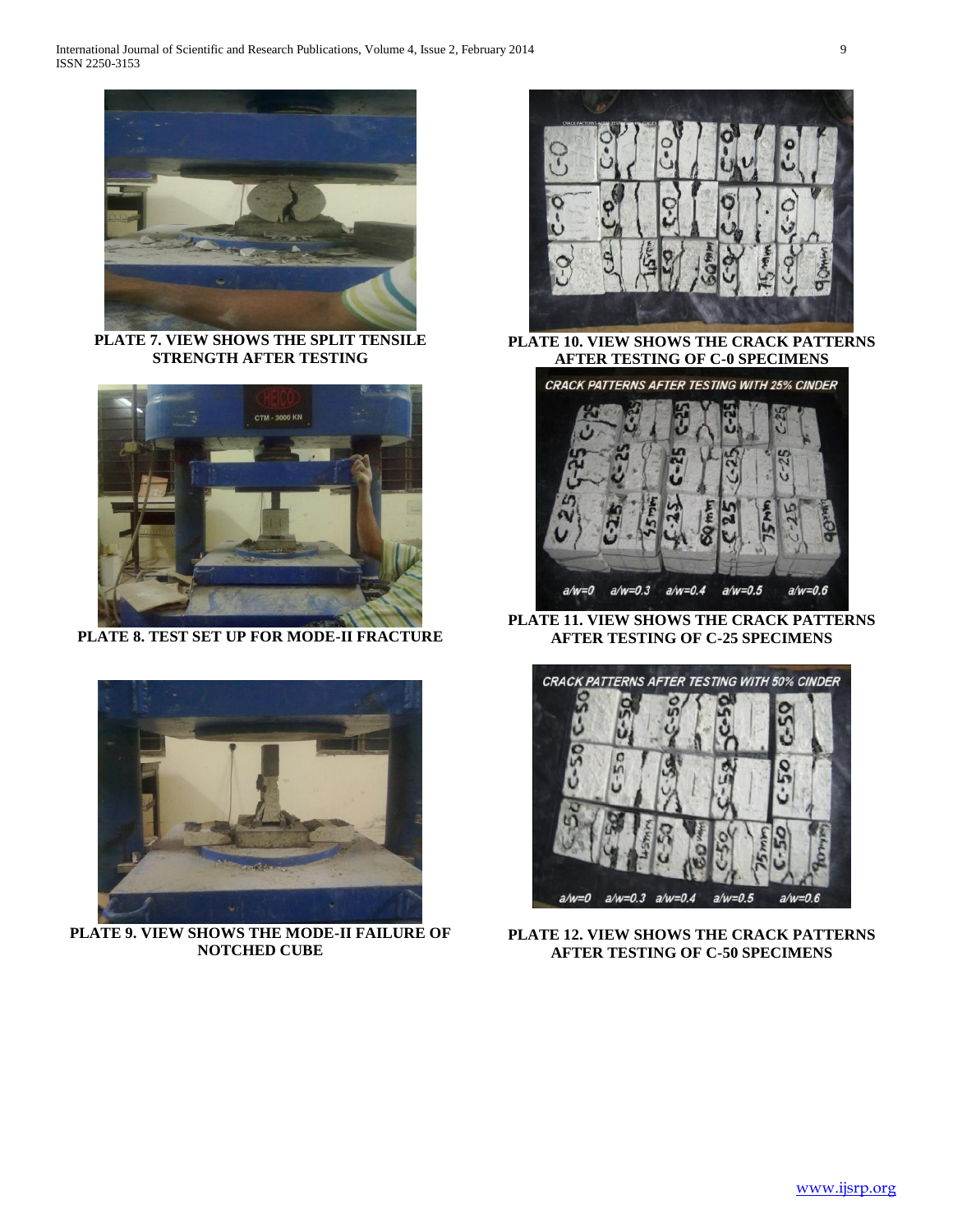

**PLATE 13. VIEW SHOWS THE CRACK PATTERNS AFTER TESTING OF C-75 SPECIMENS**



**PLATE 14. VIEW SHOWS THE CRACK PATTERNS AFTER TESTING OF C-100 SPECIMENS**



**FIG 2: VARIATION BETWEEN CUBE COMPRESSIVE STRENGTH AND PERENTAGE REPLACING NATURAL AGGREGATE BY CINDER AGGREGATE**



## **FIG 3: VARIATION BETWEEN CYLINDER COMPRESSIVE STRENGTH AND PERCENTAGE REPLACING NATURAL AGGREGATE BY CINDER AGGREGATE**



**FIG 4: VARIATION BETWEEN SPLIT TENSILE STRENGTH AND PERCENTAGE REPLACING NATURAL AGGREGATE BY CINDER AGGREGATE**



**FIG 5: VARIATION BETWEEN YOUNGS MODULUS AND PERCENTAGE REPLACING NATURAL AGGREGATE BY CINDER AGGREGATE (I.S.CODE METHOD)**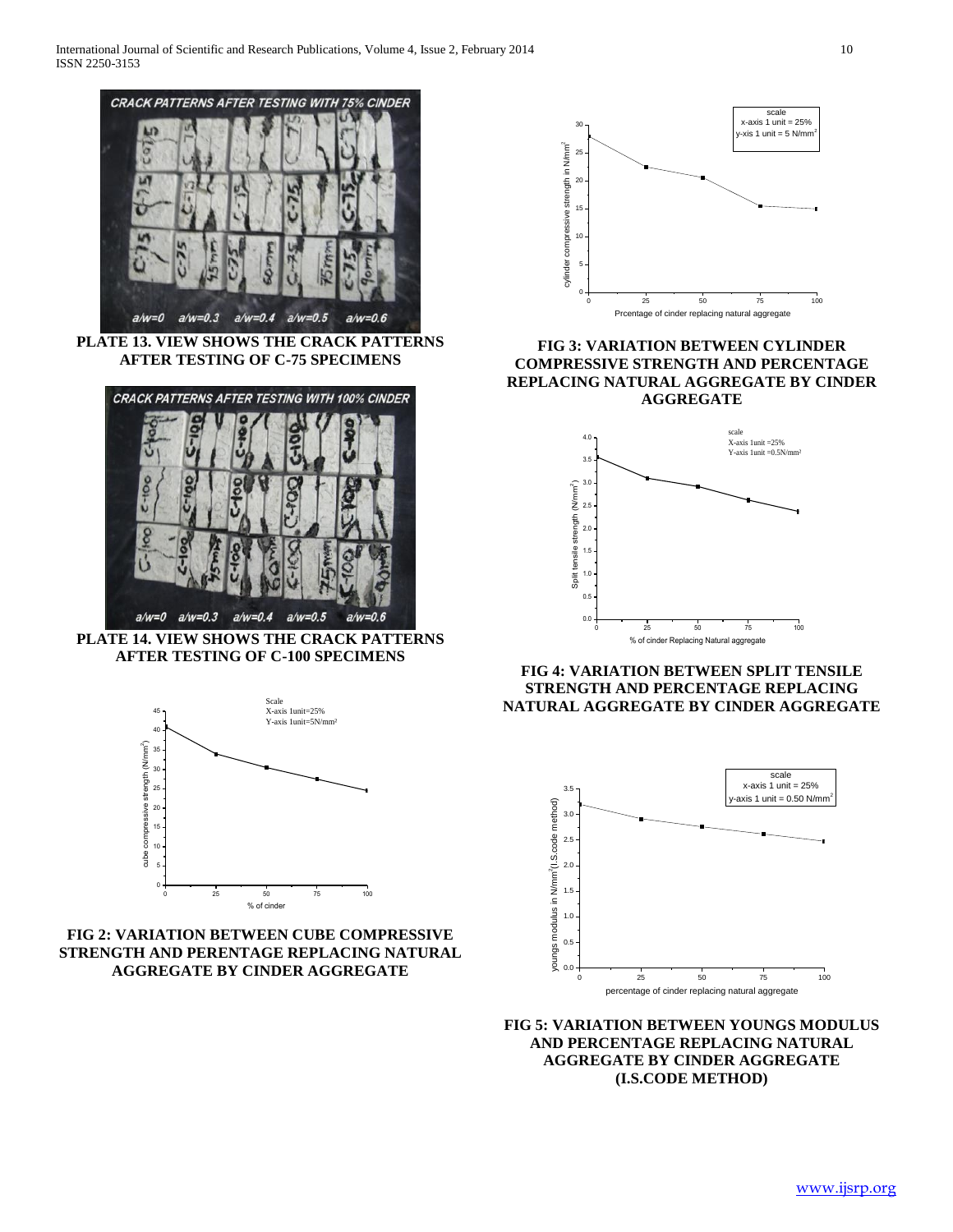

#### **FIG 6: VARIATION BETWEEN YOUNGS MODULUS AND PERCENTAGE REPLACING NATURAL AGGREGATE BY CINDER AGGREGATE**



**FIG 7: VARIATION BETWEEN DENSITY AND PERCENTAGE REPLACING NATURAL AGGREGATE BY CINDER AGGREGATE**



**FIG 8: VARIATION BETWEEN ULTIMATE LOAD IN IN-PLANE SHEAR AND % OF CINDER REPLACING NATURAL AGGREGATE WITH a/w RATIOS =0.3,0.4,0.5,0.6**



## **FIG 9: VARIATION BETWEEN PERCENTAGE OF ULTIMATE LOAD IN IN-PLANE SHEAR AND % OF CINDER REPLACING NATURAL AGGREGATE WITH a/w RATIOS =0.3,0.4,0.5,0.6**



## **FIG 10: SUPER IMPOSED VARIATION BETWEEN IN-PLANE SHEAR STRESS AT ULTIMATE LOAD AND % OF CINDER REPLACING NATURAL AGGREGATE WITHA/W=0.3,0.4,0.5,0.6**

#### VI. CONCLUSIONS

 From the limited experimental study of the following conclusions are seem to be valid:

- 1. From the study it is concluded that the cube compressive strength is decreased continuously with the increase in percentage of cinder and also the percentage of decrease in cube compressive strength is increased continuously with increasing cinder. However even with 75% replacement of conventional aggregate by cinder aggregate more than target mean strength of concrete is achieved.
- 2. From the study it is concluded that the cylinder compressive strength is decreased continuously with the increase in percentage of cinder and also the percentage of decrease in cylinder compressive strength is increased continuously with increasing cinder.
- 3. From the study it is concluded that the split tensile strength is decreased continuously with increase in percentage of cinder and also the percentage of decrease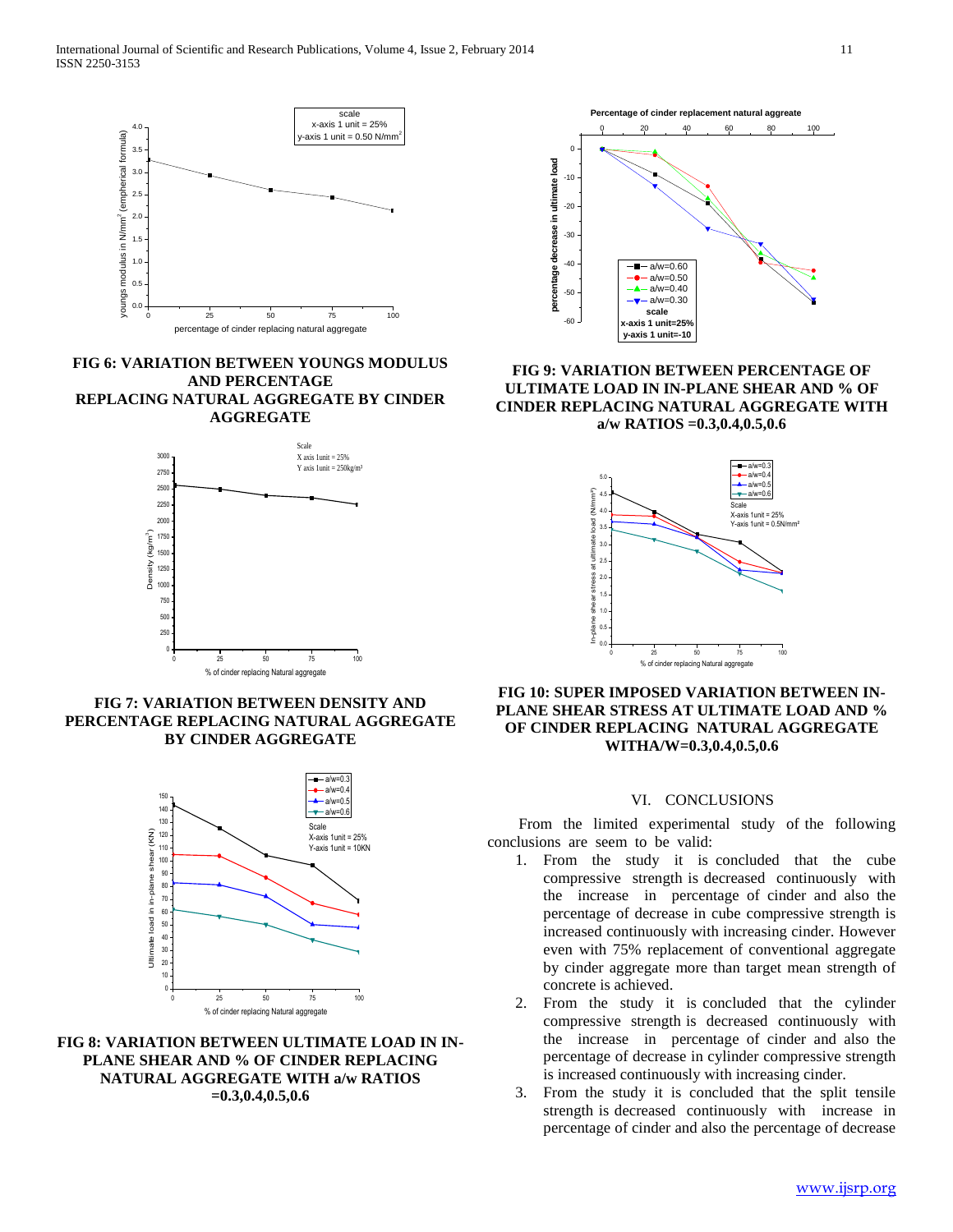in split tensile strength is increased continuously with increasing cinder

- 4. From the study it may be concluded that the young's moduli have decreased continuously with the increase in percentage of cinder
- 5. From the analysis of test results it is concluded that the results arrived from I.S.code formula are satisfactorily matching with the results arrived from the empirical formula.
- 6. From the study it may be concluded that the densities have decreased continuously with the increase in percentage of cinder.
- 7. The cinder aggregate is no way inferior to the natural aggregate.

#### **REFERENCES**

- [1] Clarke, J.L. Design Requirements. Structural Light weight Aggregate Concrete, Chapman & Hall, London, pp. 45-74, 1993.
- [2] Thorenfeldt, E., Design Criteria of Light weight Aggregate Concrete. CEB/FIP International Symposium on Structural Light weight Aggregate Concrete, Sandefjord, Norway, pp. 720- 732, 1995.
- [3] Bryan, Dennis. S. P, "Occurrence and uses of natural lightweight aggregate in the Western United States", Lightweight aggregate in Western United States, January 1989, pp. 89-193.
- [4] P.S. Raghuprasad, R. Satish, D.B. Nirmala, A.V. Pradeep kumar, "Experimental investigation on solid concrete blocks with partial replacement of coarse aggregate with Cinder aggregate".
- [5] M. A. Caldarone and R. G. Burg , "Development of very low density structural lightweight concrete", ACI journal, vol. 218, Febrauary 2004, pp. 177-188.
- [6] Watkins, J. and Liu, K.L.W., "A Finite Element Study of Short Beam Test Specimens under Mode-II loading", The International Journal of Cement Composites and Light Weight Concrete, Vol.7, No.1, Feb.1985, pp.39-47.
- [7] Owens, P.L. (1993). "Light weight aggregates for structural concrete," Structural Light weight Aggregate Concrete, Chapman & Hall, London, pp.1-18.
- [8] N. Siva lingaRao, G. VenkataRamana, V. Bhaskar Desai, B. L.P. Swamy, "Properties of lightweight aggregate concrete with cinder and silicafume admixture", International Journal of Earth Sciences and Engineering, Vol. 4, No. 6, October 2011, pp. 907-912.
- [9] Prakash Desayi, Raghu Prasad .B.K, and Bhaskar Desai . V, "Experimental determination of KIIc from compliance and fracture energy", proceedings national seminar on Aerostructures, organized by IIT, Kanpur, India, 29-30, Dec, 1993, pp. 33-34.
- [10] Prakash desayi, B.K.Raghu Prasad and V.Bhaskar Desai, "Mode II fracture of cementitious materials-  $part - I$ : Studies on specimens of some new geometries", Journal of Structural Engineering, Vol.26, No.1, April 1999, pp.11-18.
- [11] Prakash desayi, B.K.Raghu Prasad and V.Bhaskar Desai, "Mode II fracture of cementitious materials- part – II: Fracture toughness of cement paste, mortar, concrete and no-fines concrete. Journal of structural engg Vol. 26, No. 1, April 1999, pp. 19-27.
- [12] Prakash desayi, B.K.Raghu Prasad and V.Bhaskar Desai, "Mode II fracture of cementtiotus materials- part – III: Studies on shear strength and slip of cement paste, mortar, concrete and no-fines concrete. Journal of structural engg Vol. 26, No.2, July 1999, pp. 91-97.
- [13] Prakash desayi, B.K.Raghu Prasad and V.Bhaskar Desai, conducted Mode-II fracture of cementitious materials- part-IV: Fracture toughness, shear strength and slip of fibre reinforced cement mortar and concrete. Journal of structural engg. Vol. 26, No. 4, Jan 2000, pp. 267-273.
- [14] Prakash desayi, B.K.Raghu Prasad and V.Bhaskar Desai, conducted Mode-II fracture of cementitious materials- part-V: Size effect on fracture toughness shear strength and slip of cement mortar and

concrete reinforced with and without fibers. Journal of structural engg, Vol, 27, No. 2, July 2000, pp.99-104.

- [15] I.S.Code 456-2000 "Code of practice for plain and reinforced concrete" Bureau of Indian Standards, New Delhi.
- [16] Takafumi Noguchi, et.al (2009) " A Practical Equation for Elastic Modulus of Concrete". ACI structural journal/Sept-Oct 2009, technical paper title no. 106-SXX.

#### AUTHORS

**First Author** – Dr. V.Bhaskar Desai, Professor, Dept. of Civil Engineering, JNTUA College of Engineering, Anantapuramu – 515002, A.P.

**Second Author** – Mr. A. Sathyam, Conservation Assistant Gr-I, Archaeological Survey of India, Anantapuramu Sub Circle, Anantapuramu & Research Scholar, JNTUA College of Engineering, Anantapuramu – 515002, A.P.